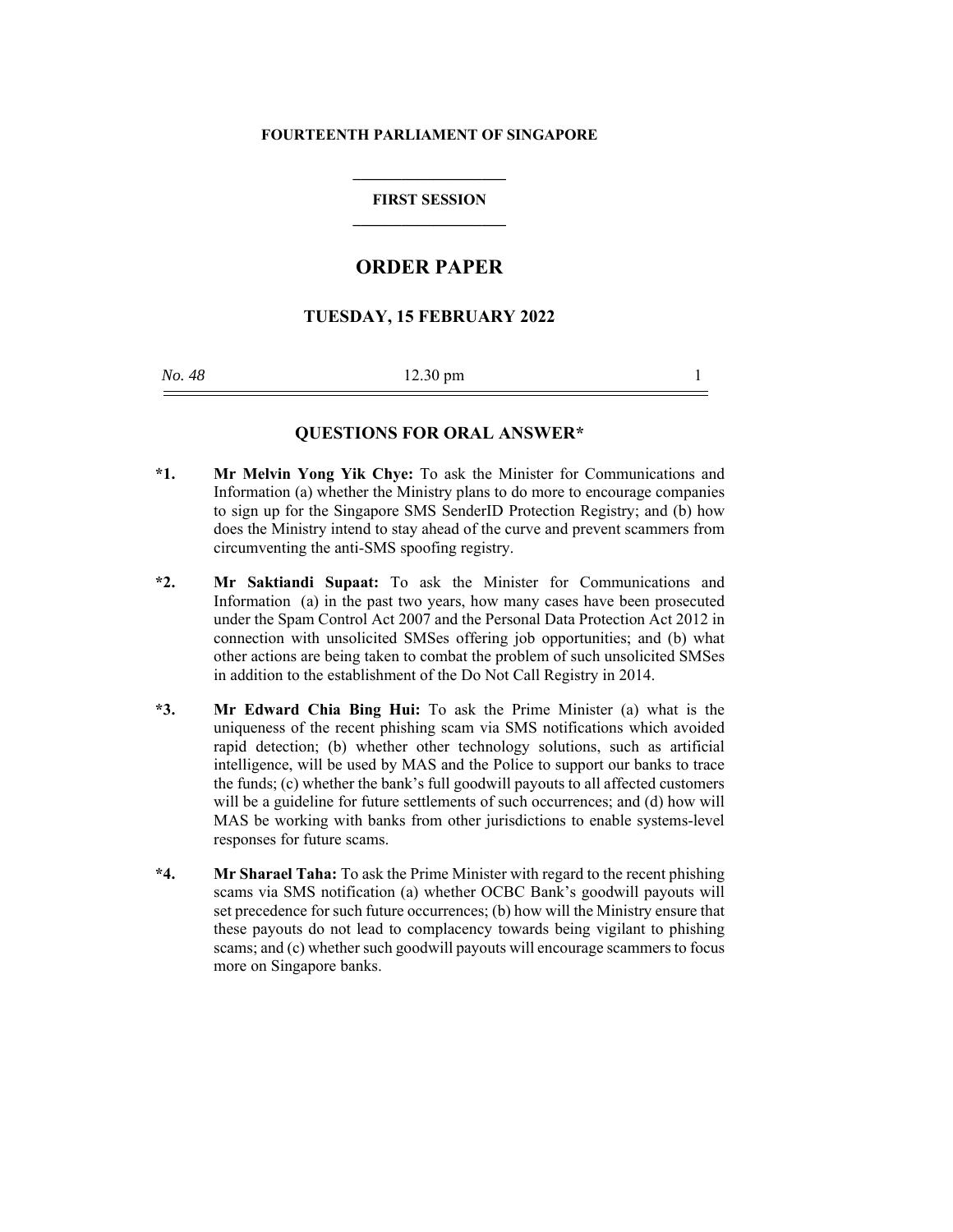- **\*5. Mr Seah Kian Peng:** To ask the Prime Minister (a) whether the Government can consider a requirement for banks to commit to a minimum ratio of online call centre officers to customers; (b) whether the Government has data on (i) such current ratio for the banks and (ii) the average waiting times for a call to be answered; (c) if so, what are they; and (d) whether the Government has guidelines for an acceptable waiting time and, if so, what is it.
- **\*6. Mr Yip Hon Weng:** To ask the Minister for Health with regard to individuals who completed their primary vaccine course with non-mRNA vaccines (a) how many of these individuals' fully-vaccinated status will expire by 14 February 2022; (b) whether those who are medically ineligible for mRNA vaccines can receive a booster dose of a non-mRNA vaccine; and (c) if not, when will nonmRNA boosters be made available.
- **\*7. Mr Gerald Giam Yean Song:** To ask the Minister for Health (a) what are the considerations for not making the Sinovac-CoronaVac and Sinopharm vaccines generally available to children and adolescents, except adolescents who are not medically eligible for the Pfizer-BionNTech/Comirnaty vaccine; and (b) whether the Ministry has plans to make at least one non-mRNA vaccine generally available to children under 18 in order to maximise the vaccination rate of the Singapore population.
- **\*8. Ms Tin Pei Ling:** To ask the Minister for Communications and Information (a) whether there are any updates from the Government's discussion with SPH Media Trust and on the level of funding support that the Government will provide; and (b) how will the Government ensure that the funding provided will be used to achieve the necessary digital transformation.
- **\*9. Ms Tin Pei Ling:** To ask the Minister for Communications and Information whether the Ministry will require SPH Media Trust to have adequate emphasis on thought leadership content from Singapore's perspective so as to increase Singapore's mindshare on the global stage.
- **\*10. Mr Alex Yam Ziming:** To ask the Minister for Communications and Information with the commitment of the Government to provide funding support to SPH Media Trust, how will the Ministry ensure that editorial independence continues to be upheld in the newsrooms.
- **\*11. Ms Hany Soh:** To ask the Minister for Communications and Information what steps will the Ministry take to ensure that its funding support for SPH Media Trust will go towards the development of news media on online platforms that are engaging for younger audiences.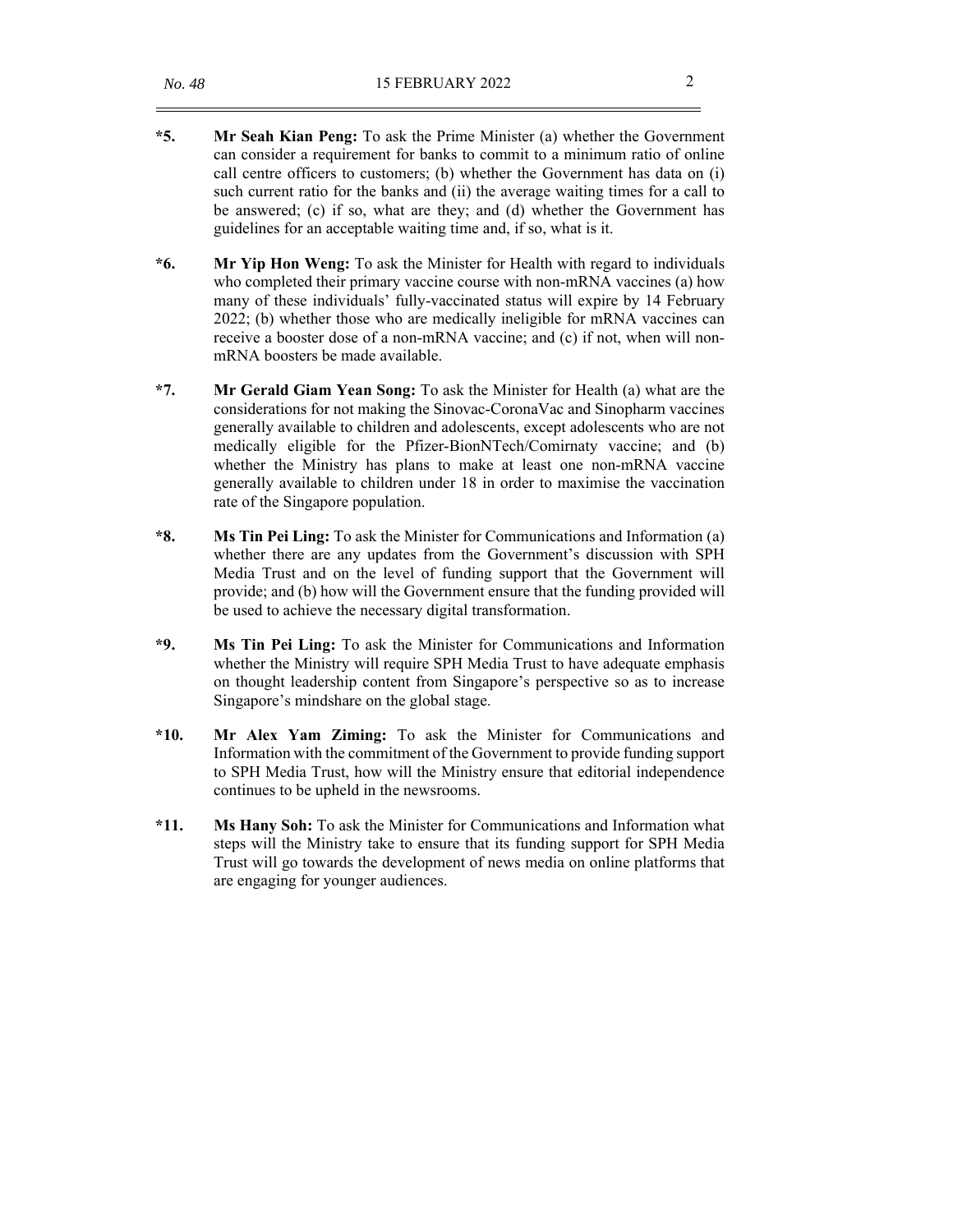- **\*12. Ms Hany Soh:** To ask the Minister for Communications and Information (a) how will the Ministry ensure that the Singapore Media Academy and the planned SPH Media Academy differentiate themselves in terms of skillsets and avoid an overlap of functions; (b) whether the Ministry has a definite roadmap for SPH's upcoming media academy to help achieve the goal of nurturing more local talent for the mass communications industry; and (c) whether a collaboration with SG Women In Tech will be considered to attract, retain and develop more female talent in the infocomm workforce.
- **\*13. Ms Jessica Tan Soon Neo:** To ask the Minister for Communications and Information (a) how will SPH Media Trust remain relevant and sustainable in a highly competitive media industry given digital disruption and declining demand for print news; (b) how can the quality of local journalism keep pace with global standards since audiences can easily access digital versions of international newspapers; and (c) what are the desired outcomes for SPH Media Trust and how will the Government track the progress.
- **\*14. Mr Sharael Taha:** To ask the Minister for Communications and Information (a) what will be done to ensure the viability of our vernacular news media, given their limited local market sizes; (b) how will the Ministry (i) ensure that our vernacular news media has enough resources, talent and technology to continue to produce good quality news and (ii) create opportunities for our vernacular news media to grow beyond Singapore readership; and (c) how does vernacular news media remain relevant given the declining use of vernacular languages amongst our younger generations.
- **\*15. Mr Saktiandi Supaat:** To ask the Minister for National Development (a) how many firms in the built environment sector have ceased operations in 2021 due to insolvency, as compared to 2018 to 2020; (b) given the intention for the extended relief periods under the COVID-19 (Temporary Measures) Act 2020 (COTMA) to expire in Q1 2022, whether the Government is considering any transitional measures to prevent firms from suffering a hard landing; and (c) what are the examples of "unforeseen circumstances" which would see a further extension of the relief period under COTMA.
- **\*16. Ms Denise Phua Lay Peng:** To ask the Minister for Transport (a) what are the types and frequency of enforcement actions taken against errant active mobility device riders who speed or ride on pathways where they should not; and (b) whether more resources can be provided for stricter enforcements especially at pathways affected by infrastructure works in the Central District.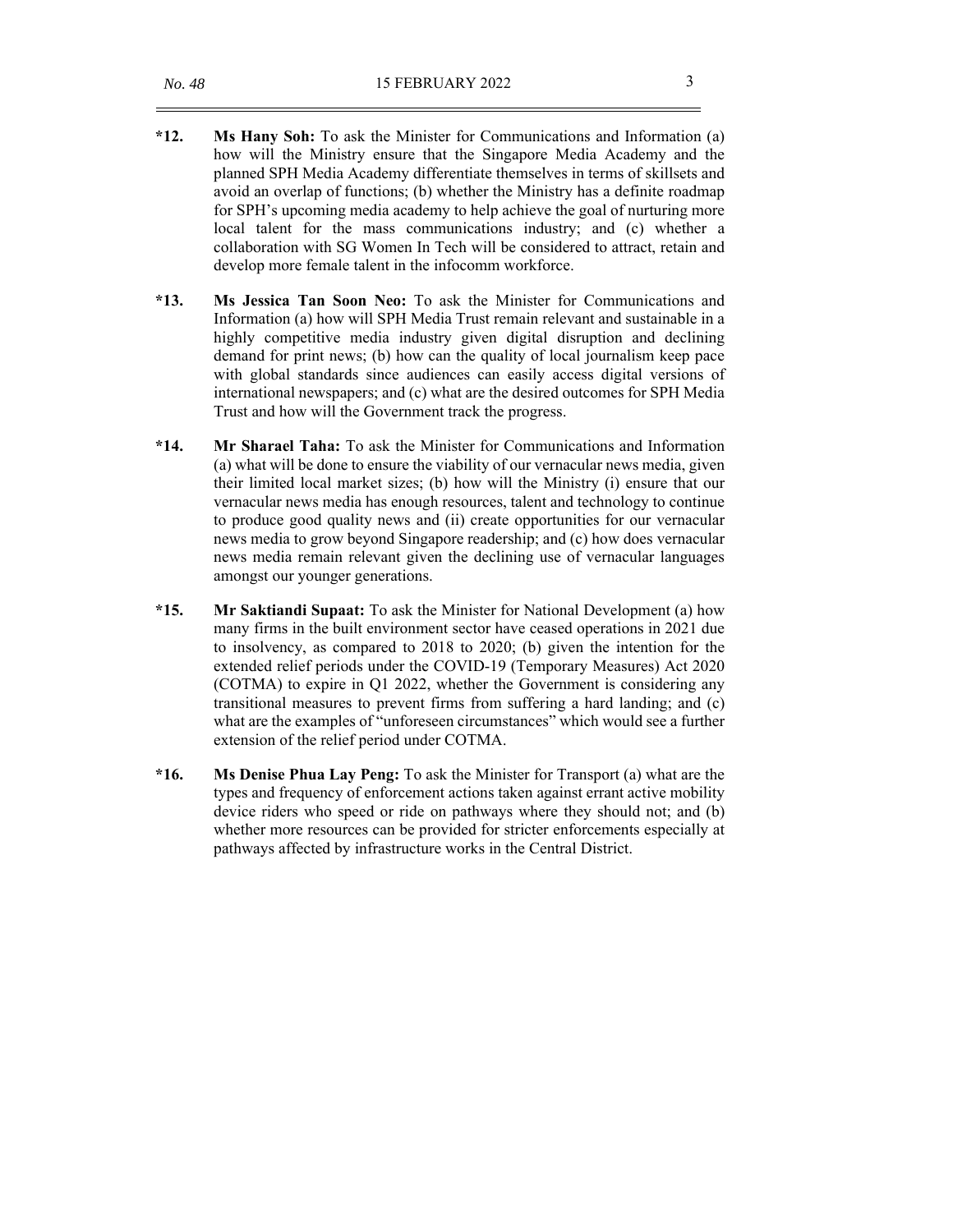- **\*17. Mr Patrick Tay Teck Guan:** To ask the Prime Minister in light of the public service being at the forefront of the fight against the COVID-19 pandemic and taking a toll on the workers in the public service (a) whether the public service is also seeing an increase in attrition; (b) what is being done to look after the health and welfare of workers in the public service; and (c) what is the Government doing to ensure that the compensation and benefits of workers in the public service remain competitive.
- **\*18. Ms He Ting Ru:** To ask the Minister for Health (a) what action is being taken to verify that all vaccinations or Antigen Rapid Test (ART) results administered by the clinics linked to the alleged vaccine fraud case are accurate and for any discrepancies to be corrected in the relevant database; and (b) what action will be taken against patients who receive falsified vaccinations or ART results.
- **\*19. Mr Melvin Yong Yik Chye:** To ask the Minister for Trade and Industry (a) what measures has the Ministry taken to diversify the sources of popular seafood and vegetable items ahead of major festivities; (b) whether existing measures have helped mitigate the rise in the costs of such items; and (c) whether more can be done to keep prices affordable for consumers.
- **\*20. Dr Shahira Abdullah:** To ask the Minister for Sustainability and the Environment what measures will be introduced to ensure that supermarkets and other corporate entities do not pass on the costs of adopting sustainabilityfriendly measures to consumers.
- **\*21. Dr Shahira Abdullah:** To ask the Minister for Sustainability and the Environment what measures will the Ministry introduce to encourage supermarkets to (i) reduce packaging waste (ii) use more sustainable forms of packaging and (iii) reduce the need for groceries to be pre-packaged, without passing on the cost of sustainability to consumers.
- **\*22. Dr Shahira Abdullah:** To ask the Minister for Sustainability and the Environment given the move to reduce the use of plastic bags in Singapore, what measures or safeguards will be put in place to avoid any deterioration in residential waste disposal methods.
- **\*23. Ms Carrie Tan:** To ask the Minister for Social and Family Development in the last three years, how many cases have there been in divorce and child custody cases where allegations of child abuse by one spouse against the other spouse in attempting to prevent access to children have been proven to be false.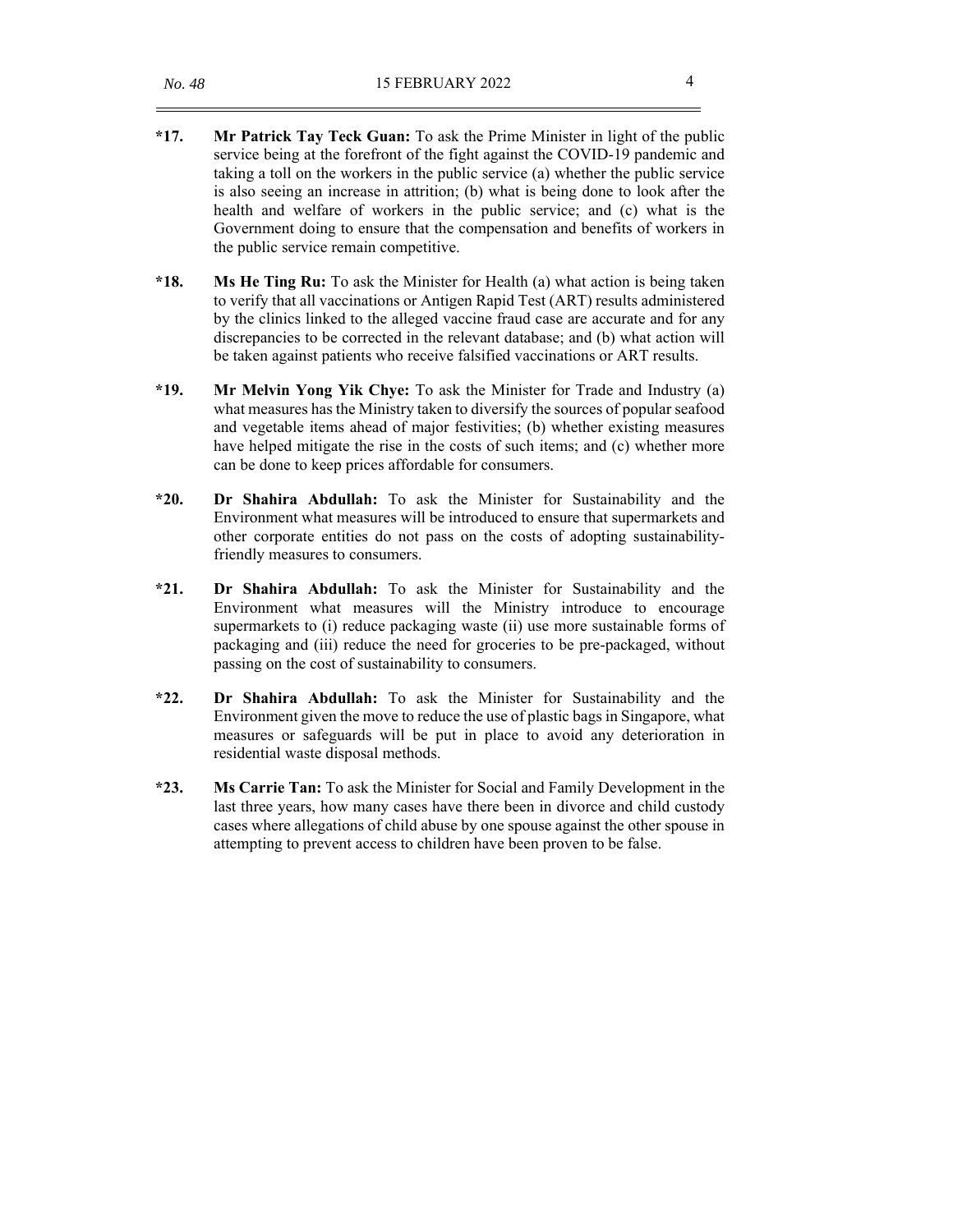- **\*24. Ms Ng Ling Ling:** To ask the Minister for Health for the last three financial years (a) what are the annual budgets provided respectively to (i) public hospitals (ii) public specialist outpatient clinics (iii) primary care including both polyclinics and subsidies under the Community Health Assist Scheme (CHAS) to private general practitioners (iv) community hospitals and (v) nursing homes; and (b) whether there will be considerations for a higher budget allocation to primary care, community hospitals and nursing homes given the aging population with more chronic diseases.
- **\*25. Mr Gerald Giam Yean Song:** To ask the Minister for National Development in each of the Financial Years in 2019, 2020 and 2021 (a) what was the total amount of funding allocated to Town Councils (TCs) for the implementation of safe management measures; (b) what was the total amount of claims from TCs submitted to the Ministry; (c) what were the actual amounts reimbursed to TCs; and (d) what was the average duration from the time the claims were submitted to when they were reimbursed.
- **\*26. Ms Joan Pereira:** To ask the Minister for National Development in light of potential breaches of COVID-19 safe management measures and disamenities that may occur at sky gardens located at HDB blocks, whether the Ministry will (i) review its policy and consider gating up these sky gardens and (ii) provide key card access to residents.
- **\*27. Ms He Ting Ru:** To ask the Prime Minister (a) what are the steps being taken to educate and protect retail investors of Special Purpose Acquisition Companies (SPACs) given the risks associated with investing in such companies; and (b) whether the Government will consider restrictions on retail investors' access to the initial public offering of such companies.
- **\*28. Mr Edward Chia Bing Hui:** To ask the Minister for Manpower (a) whether the Ministry can provide an update on the retention scheme in partnership with the Singapore Contractors Association Ltd (SCAL); and (b) what is the progress of efforts taken to bring in new workers with relevant skills to meet the needs of the construction industry, given the pandemic and transition towards a post COVID-19 endemic environment.
- **\*29. Mr Lim Biow Chuan:** To ask the Minister for Education whether tertiary institutions in Singapore will focus on building character values in their students as part of their curriculum.
- **\*30. Dr Tan Wu Meng:** To ask the Minister for Manpower (a) whether there are human resource (HR) best practice recommendations regarding the provision of health screening to employees whereby the employer has arranged, facilitated or encouraged the health screening; and (b) whether such recommendations include the informed counselling of employees regarding the potential implications for future health insurance eligibility in the event a condition is incidentally diagnosed, even if the condition is deemed benign at the time.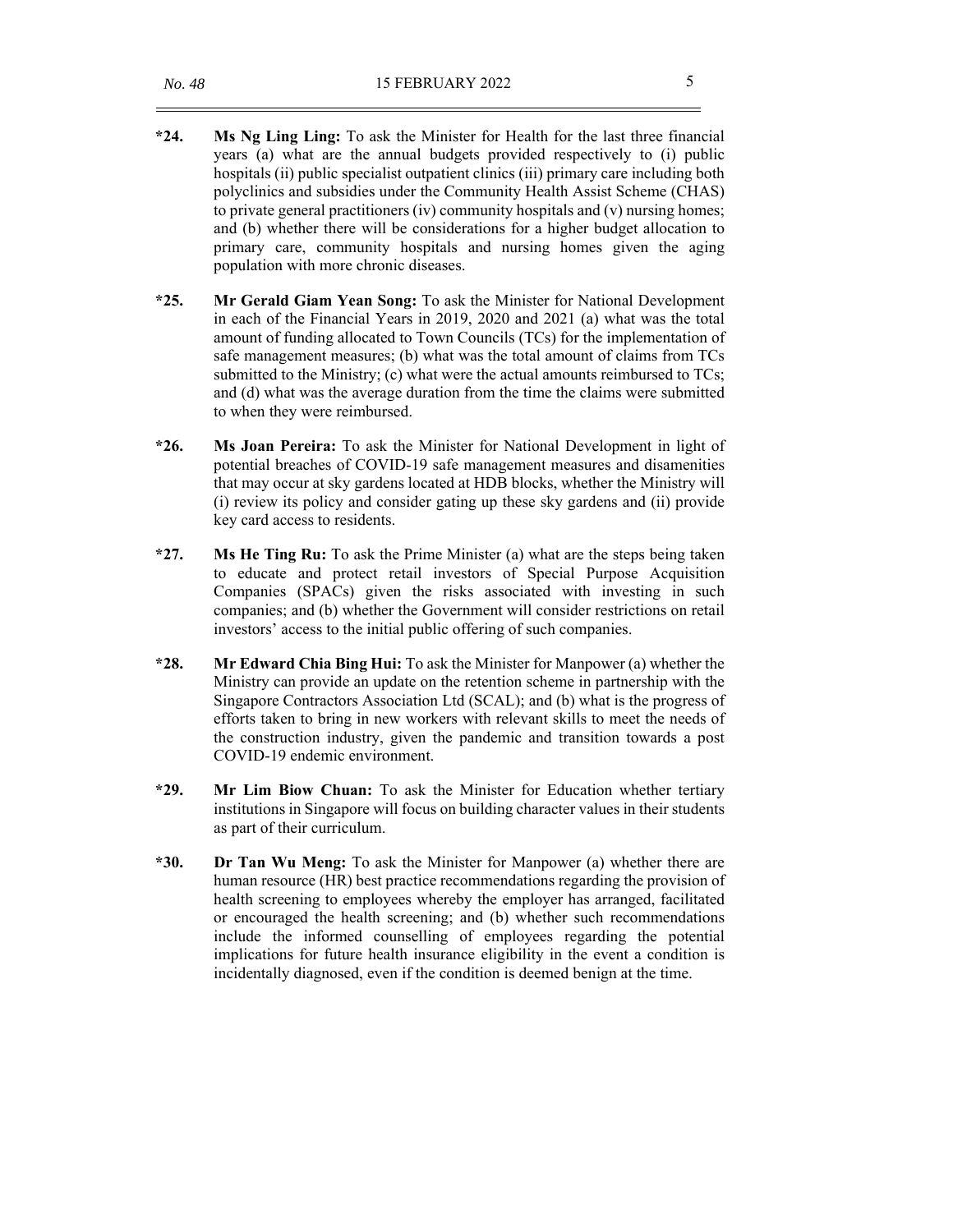- **\*31. Mr Edward Chia Bing Hui:** To ask the Minister for National Development (a) what is the number of flat applicants under the Public Rental Scheme in 2021; (b) how many of these applications have been successful; (c) how many of these successful applicants are placed on the waiting list and what is their estimated waiting time; (d) what is the Ministry's current assessment of the housing situation in Singapore; and (e) whether the Ministry can provide an update on its plans and alternative housing options for Singaporeans.
- **\*32. Ms Joan Pereira:** To ask the Minister for Finance whether the Ministry will consider extending the GST Voucher scheme to seniors whose annual value of their homes exceed \$21,000 if they have little cash savings and do not have children or family members supporting them.
- **\*33. Ms Carrie Tan:** To ask the Minister for Health whether the Ministry has, or plans to include, questions on caregiving in the National Census survey, to get more data on the number and profile of informal caregivers in Singapore in order to better inform the Ministry's caregiver support policies as our population ages and caregiving burdens increase.
- **\*34. Ms Carrie Tan:** To ask the Minister for Health (a) whether the Ministry has data on the annual caregiving-related expenditures incurred by families caring for elderly persons based on the number of activities of daily living they require assistance in; (b) if so, where is this information published; and (c) whether the Ministry will enhance the Home Caregiving Grant quantum based on different levels of care needs.
- **\*35. Mr Melvin Yong Yik Chye:** To ask the Minister for Transport (a) whether the continued rise in premiums for motorcycle certificates of entitlements (COEs) can be attributed to speculative bidding by motorcycle dealerships and motorcycle-leasing firms; (b) what are the measures put in place to prevent speculative bidding of COEs; and (c) whether the Ministry intends to review if such measures are sufficient in curbing speculative bids in the COE market.
- **\*36. Mr Chua Kheng Wee Louis:** To ask the Minister for Trade and Industry (a) what was the rationale for publishing indigenous Gross Domestic Product (GDP) and indigenous Gross National Income (GNI) in the past and the timeframe in which such data was published; (b) when did the Department of Statistics (DOS) cease compilation of the indigenous GDP and indigenous GNI series; and (c) whether the Government has or is able to make available historical data as part of the Government agencies' Open Data efforts.
- **\*37. Ms He Ting Ru:** To ask the Minister for Education (a) how will a diverse curriculum that includes the liberal arts be ensured for the new NUS College and its students in order to maintain the inter-disciplinary and global perspectives from Yale-NUS College (YNC) and NUS' University Scholars Programme (USP) experiences; and (b) how will small-group teaching and vibrant residential living be kept for students of both the YNC in the interim, and the new NUS College.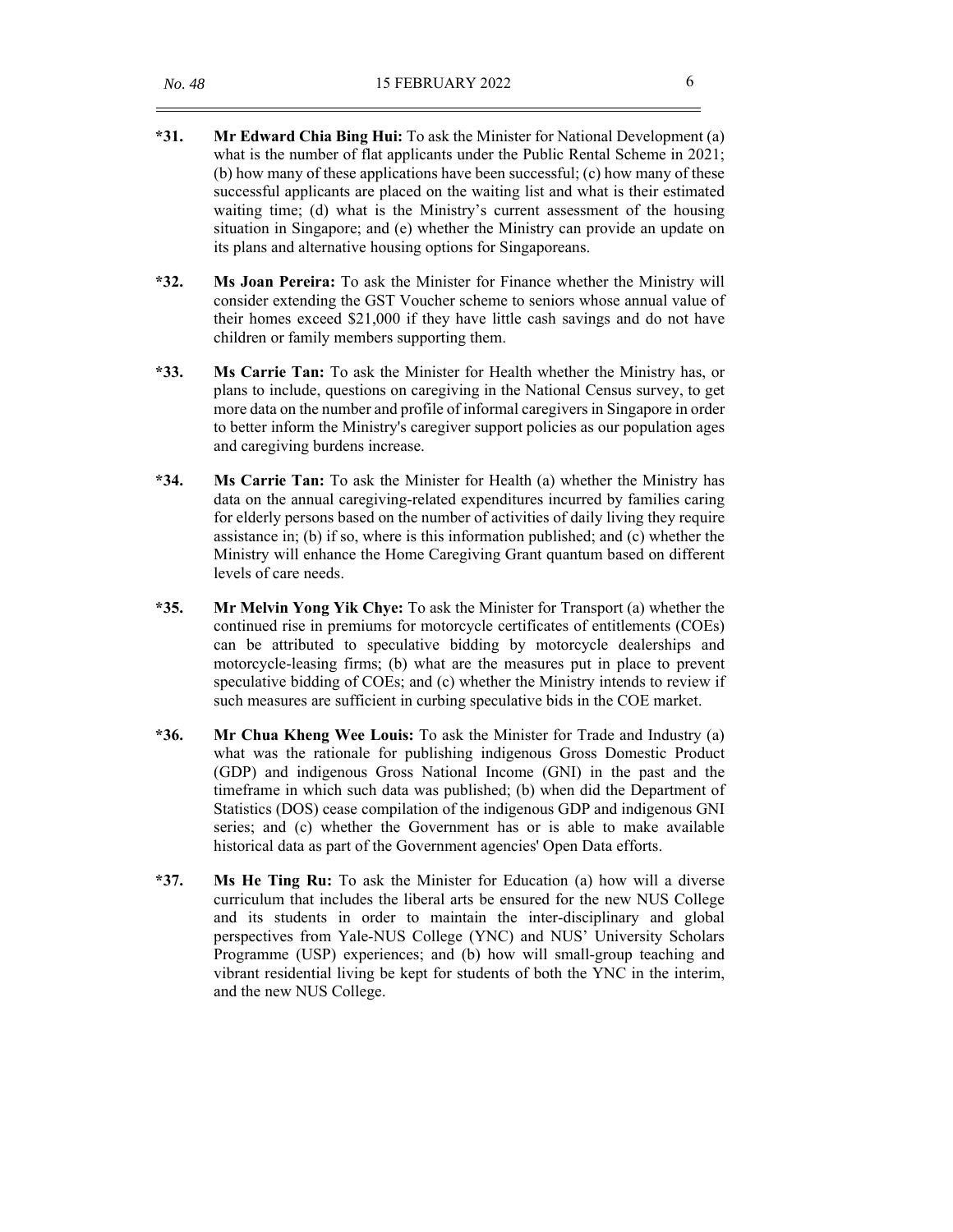- **\*38. Mr Louis Ng Kok Kwang:** To ask the Minister for Education for each year in the past five years, what is the official mean and median number of hours that teachers (i) work per week (ii) work per week in school (iii) work per week out of school (iv) spend on administrative work and (v) spend on work that does not involve teaching or preparing for classes.
- **\*39. Mr Dennis Tan Lip Fong:** To ask the Minister for Education whether the Ministry has conducted reviews on teachers' workload following the introduction of hybrid learning in schools.
- **\*40. Mr Yip Hon Weng:** To ask the Minister for Finance (a) whether the proposal in the Public Accounts Committee's recent report to shift the Public Service's operating models from "just in time" to "just in case" will be considered for implementation; and (b) if so, how will buffer and stockpiles become the new planning parameters while ensuring there will be no over-budgeting or compromising of the budgets of other important programmes.
- **\*41. Mr Pritam Singh:** To ask the Minister for Trade and Industry (a) over the past three years, what actions has the Competition and Consumer Commission of Singapore taken against retailers for profiteering that are consistent with the Ministry's tough stance against profiteering; and (b) what new approaches does the Commission intend to take against profiteering going forward.
- **\*42. Mr Chua Kheng Wee Louis:** To ask the Minister for National Development over the last five years (a) what is the number of single parents who have been granted the Proximity Housing Grant for families; and (b) of these, what is the number of single parents who are (i) divorced or widowed and (ii) unmarried.
- **\*43. Mr Louis Ng Kok Kwang:** To ask the Minister for Education for each year in the past five years, how many teachers have sought counselling services broken down by (i) the Ministry's in-house counselling services and (ii) whole-of-Government's counselling hotline, respectively.
- **\*44. Mr Leon Perera:** To ask the Minister for Health whether the number of drugs being subsidised for medicating depression and anxiety can be expanded, so that psychiatrists can have a wider range of treatments to choose from, for their patients.
- **\*45. Mr Louis Ng Kok Kwang:** To ask the Minister for Sustainability and the Environment (a) what is the rationale for specifying five metres as the distance within which smoking is prohibited under the Smoking (Prohibition in Certain Places) Regulations considering that secondhand smoke can drift beyond that; and (b) whether the Ministry is considering increasing this distance; (c) if so, how will the new distance be determined; and (d) if not, why not.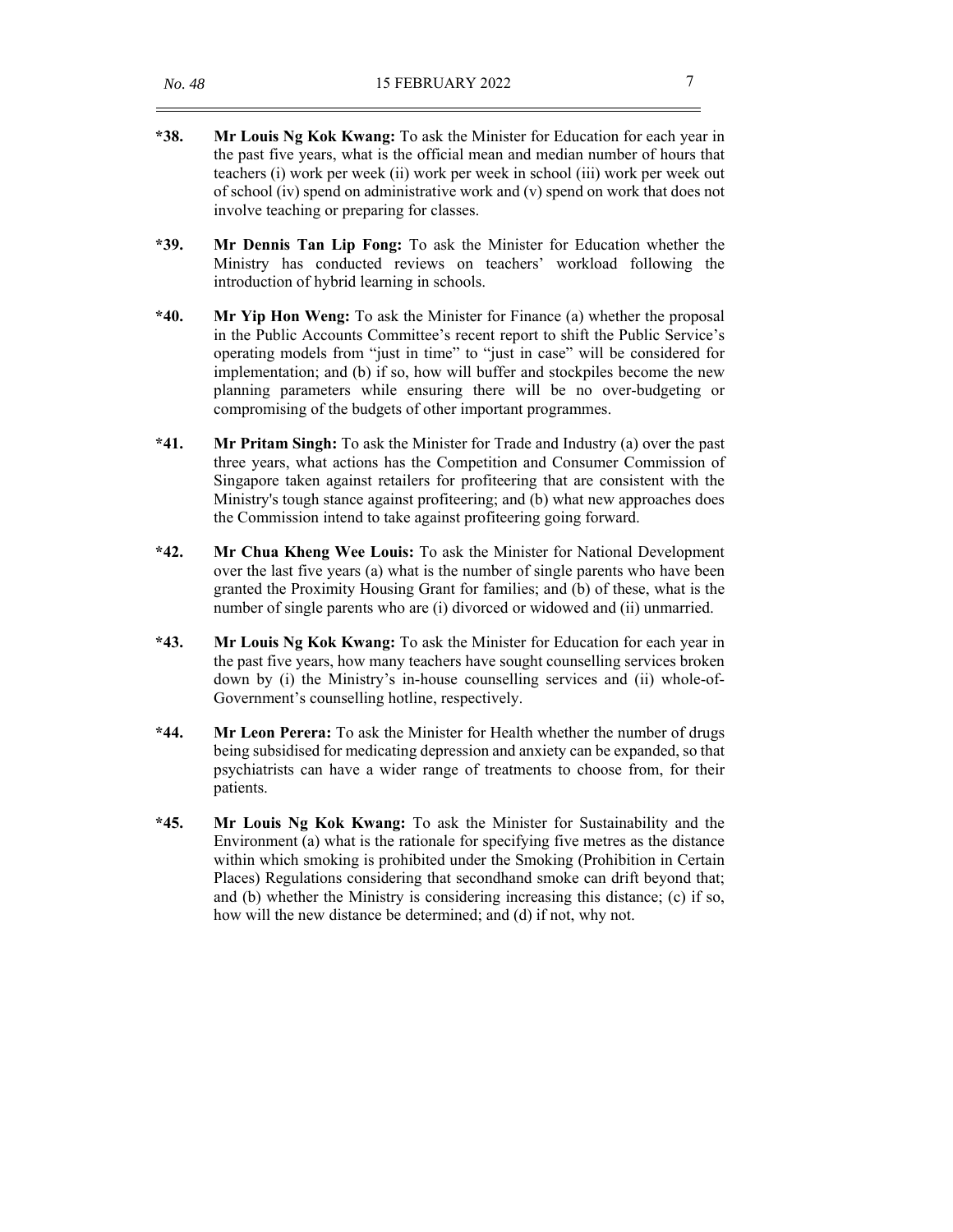- **\*46. Dr Tan Wu Meng:** To ask the Minister for Transport (a) whether firms providing taxi or private hire vehicle services are required to provide insurance coverage specifically covering damage caused to other vehicles by the actions of passengers; and (b) what recourse is available to vocational drivers facing a potentially ruinous claim arising from third party damage caused by a passenger failing to exercise due diligence despite the driver's advice.
- **\*47. Mr Murali Pillai:** To ask the Minister for Law whether the Ministry will consider introducing legislation that allows for corporate criminal liability for any act constituting an offence that is committed by an acquired company prior to a merger and acquisition transaction  $(M & A)$  to be transferred to the acquiring company where the acquired company becomes a shell company or dissolved after the M & A.
- **\*48. Mr Murali Pillai:** To ask the Minister for Law what is the progress of the Ministry's feasibility study on the possibility of Singapore acceding to the Hague Service Convention.
- **\*49. Mr Yip Hon Weng:** To ask the Minister for Finance since the Government Procurement Function Office was set up (a) what role has it played to manage the challenges of global inflation and supply disruption; and (b) what are the plans and targets to minimise procurement related lapses in the Civil Service, especially if the Government were to stockpile resources.
- **\*50. Ms Joan Pereira:** To ask the Minister for Health regarding the Smaller Bites to Swallow Right campaign initiated by Alexandra Hospital (a) whether the campaign will be extended to other hawker centres; and (b) whether the Ministry will consider providing incentives for this campaign, such as special vouchers for the elderly with swallowing difficulties to be redeemed at the participating stalls.
- **\*51. Mr Murali Pillai:** To ask the Minister for Law (a) to date, how many deferred prosecution agreements (DPAs) with corporations have been entered into; and (b) what are the considerations for the Public Prosecutor to issue conditional warnings to corporations in lieu of prosecution as opposed to entering into DPAs in respect of offences which are covered under the Sixth Schedule of the Criminal Procedure Code.
- **\*52. Mr Lim Biow Chuan:** To ask the Minister for Transport how many cyclists have been summoned for riding at excessive speeds at footpaths or shared paths in the past 24 months.
- **\*53. Mr Dennis Tan Lip Fong:** To ask the Minister for Transport whether the Ministry will consider increasing the number of daily Singapore-Malaysia and Singapore-Indonesia Vaccinated Travel Lane flights to allow more workers to return home.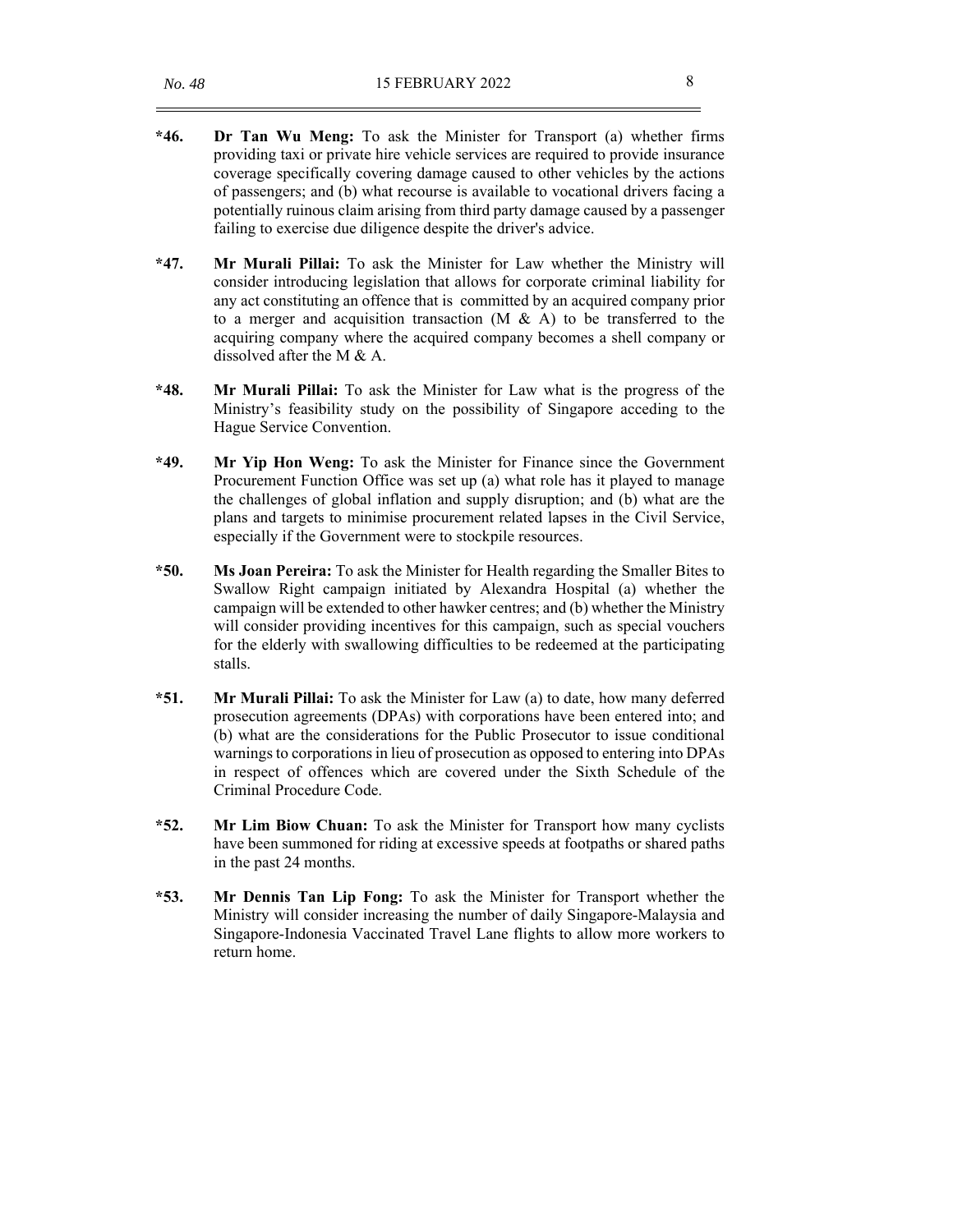- **\*54. Mr Chua Kheng Wee Louis:** To ask the Minister for Manpower (a) what is the current number of CPF members who own a HDB flat and are using CPF savings or cash to pay a housing loan, with a breakdown into those (i) covered under the Home Protection Scheme (HPS) and (ii) not covered under the HPS; and (b) what is the number of rejected HPS applications in the last five years due to health conditions.
- **\*55. Dr Tan Wu Meng:** To ask the Minister for Health (a) what are the specific forms of support for public sector healthcare workers including doctors, nurses and allied health personnel who have post-childbirth, childcare, eldercare or other family caregiving responsibilities; (b) whether these include flexible working arrangements; (c) if so, what is the take-up rate for the past year, broken down by gender; and (d) whether professional development pathways and traineeships for healthcare workers are being updated to better accommodate mothers, fathers, and adult children with family caregiving responsibilities.
- **\*56. Assoc Prof Jamus Jerome Lim:** To ask the Prime Minister (a) what is the respective average, minimum and maximum duration from application to the final approval of licences of (i) Registered Fund Management Company (RFMC) (ii) Licensed Fund Management Company (LFMC) and (iii) Venture Capital Fund Management (VCFM); and (b) what are the usual challenges faced by applicants for licences of RFMC, LFMC and VCFM that result in longerthan-usual processing times.
- **\*57. Mr Lim Biow Chuan:** To ask the Minister for Sustainability and the Environment whether the Ministry intends to increase the penalty for littering in order to reinforce the message against littering.
- **\*58. Mr Dennis Tan Lip Fong:** To ask the Minister for Transport (a) how are decommissioned trains in Singapore processed; and (b) whether any of the firstgeneration trains will be preserved in a public place to record Singapore's transport history.
- **\*59. Mr Leon Perera:** To ask the Minister for Education whether guidelines can be provided on food options in local universities to ensure that (i) an adequate mix of food options are provided to meet the diverse dietary needs of students, such as halal and vegetarian diets and (ii) places with high footfall and residential areas on campus have a minimum quota of such food options.

\* Members may postpone their Questions to a later sitting day if their Questions are not reached by the end of Question Time (QT). For such Questions, Members may email to parl cop@parl.gov.sg in advance a postponement notice that will be effected after QT. Members must submit their notices to the Clerk within one hour after the end of QT (SO 22(3)). Questions will be given a written answer if no such notices are received by the Clerk within the stipulated time.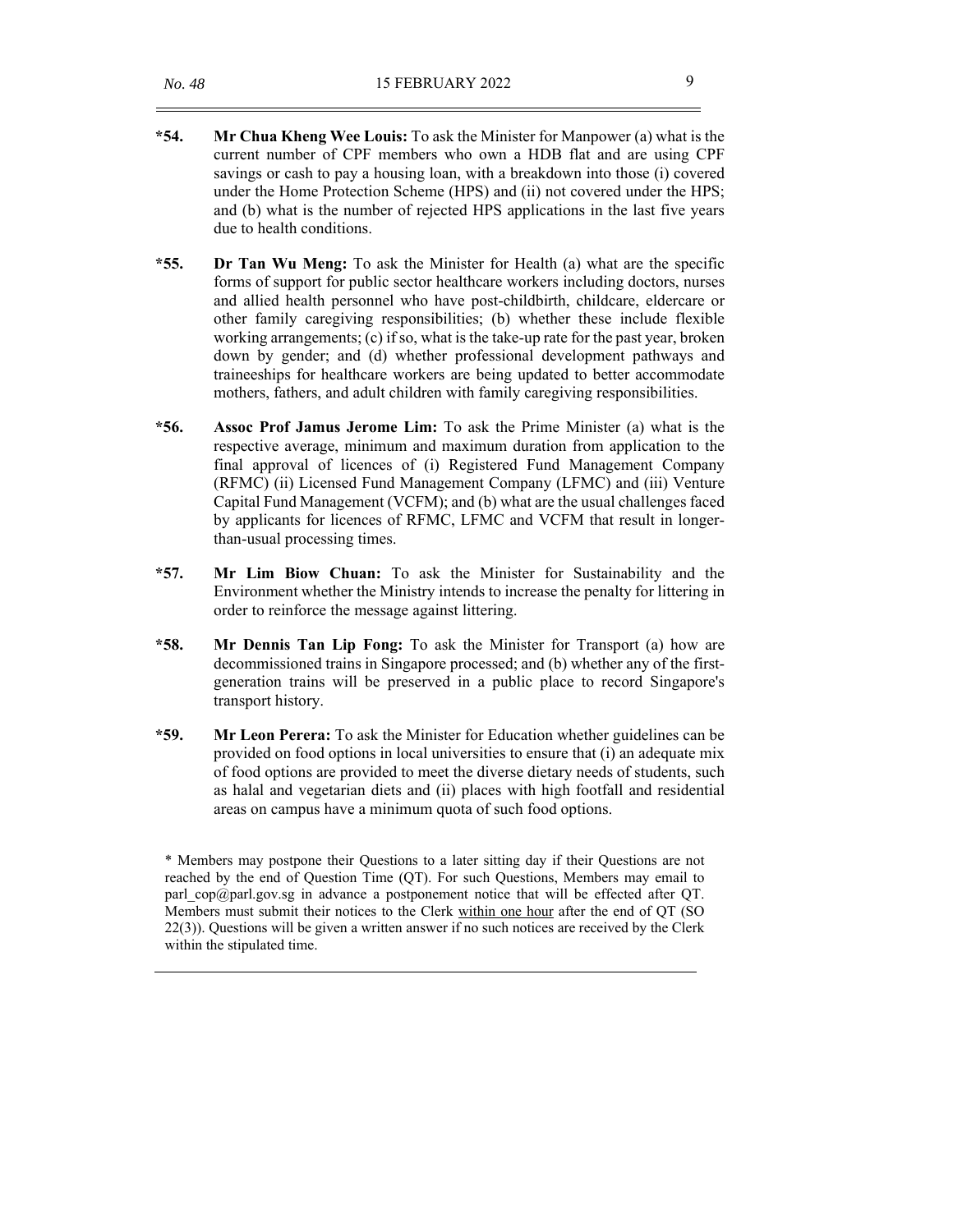# **MINISTERIAL STATEMENTS**

- **1. Minister for Finance:** Bolstering the Security of Digital Banking.
- **2. Minister for Communications and Information:** Combatting Online Phishing and Spoofing Scams.
- **3. Minister of State for Home Affairs (on behalf of the Minister for Home Affairs):** Strengthening Enforcement and Public Education.

### **AT THE COMMENCEMENT OF PUBLIC BUSINESS**

#### **Business Motion**

## **1. Leader of the House:**

SIMULTANEOUS DEBATE ON MOTIONS: That, notwithstanding the Standing Orders, the motions on: (a) "Committee of Privileges Report (Recommendations in respect of Ms Raeesah Khan)", and (b) "Committee of Privileges Report (Recommendations in respect of Mr Pritam Singh, Mr Faisal Manap and Ms Sylvia Lim)", be taken together, and the debate on these motions and on any amendment proposed thereto be proceeded with simultaneously as though the debate were on a single motion. 2 4 6 8

#### **NOTICES OF MOTION**

## **1. Leader of the House:**

| COMMITTEE OF PRIVILEGES REPORT (RECOMMENDATIONS IN                            |                |
|-------------------------------------------------------------------------------|----------------|
| RESPECT OF MS RAEESAH KHAN): That this Parliament:                            | 2              |
| 1. Takes note of the Special Reports of the Committee of Privileges contained |                |
| in:                                                                           | $\overline{4}$ |
| (a) Paper Parl. $5$ of 2021;                                                  |                |
| (b) Paper Parl. 6 of 2021;                                                    | 6              |
| (c) Paper Parl. $7$ of 2021;                                                  |                |
| (d) Paper Parl. $8$ of 2021;                                                  | 8              |
| (e) Paper Parl. 9 of $2021$ ;                                                 |                |
| (f) Paper Parl. 10 of 2021;                                                   | 10             |
| $(g)$ Paper Parl. 11 of 2021; and                                             |                |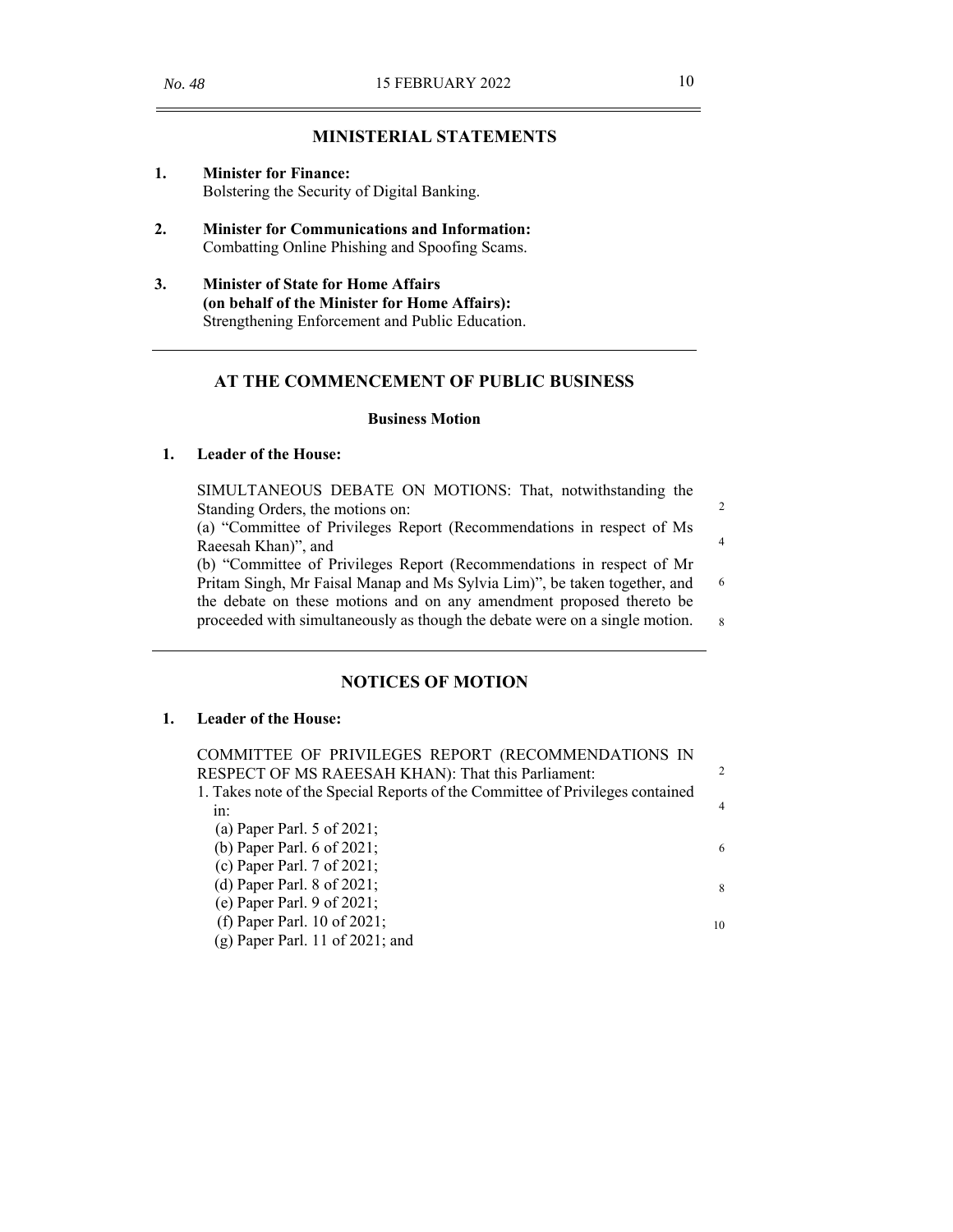$\equiv$ 

—<br>—

12

14

16

18

20

2

4

6

8

10

12

14

16

18

20

|    | 2. Agrees with the recommendations of the Committee of Privileges relating<br>to Ms Raeesah Khan, as stated in the Committee's Report contained in<br>Paper Parl 13 of 2022, and resolves:<br>(a) that Ms Raeesah Khan is guilty of abuse of the privileges of Parliament<br>for an untruth ("Untruth") spoken in Parliament on 3 August 2021<br>(twice) and repeated on 4 October 2021;<br>(b) that a fine of S\$25,000 be imposed on her for stating the Untruth twice<br>in Parliament on 3 August 2021; and<br>(c) that a fine of S\$10,000 be imposed on her for repeating the Untruth on<br>4 October 2021. |  |  |  |  |  |
|----|-------------------------------------------------------------------------------------------------------------------------------------------------------------------------------------------------------------------------------------------------------------------------------------------------------------------------------------------------------------------------------------------------------------------------------------------------------------------------------------------------------------------------------------------------------------------------------------------------------------------|--|--|--|--|--|
| 2. | <b>Leader of the House:</b>                                                                                                                                                                                                                                                                                                                                                                                                                                                                                                                                                                                       |  |  |  |  |  |
|    | COMMITTEE OF PRIVILEGES REPORT (RECOMMENDATIONS IN<br>RESPECT OF MR PRITAM SINGH, MR FAISAL MANAP AND MS<br>SYLVIA LIM): That this Parliament:                                                                                                                                                                                                                                                                                                                                                                                                                                                                    |  |  |  |  |  |
|    | 1. Notes that it appears from the Report of the Committee of Privileges<br>(Paper Parl. 13 of 2022) ("Report") that offences under Part 5 of the<br>Parliament (Privileges, Immunities and Powers) Act may have been<br>committed before the Committee of Privileges;                                                                                                                                                                                                                                                                                                                                             |  |  |  |  |  |
|    | 2. Resolves, under section $21(1)(c)$ of the Parliament (Privileges, Immunities<br>and Powers) Act, to refer the conduct of Mr Pritam Singh and Mr<br>Muhamad Faisal Bin Abdul Manap before the Committee to the Public<br>Prosecutor; and                                                                                                                                                                                                                                                                                                                                                                        |  |  |  |  |  |
|    | 3. Further resolves that findings in the Report regarding:<br>i. Mr Singh's, Ms Sylvia Lim's and/or Mr Faisal's respective roles as<br>set out in the Report, in relation to the untruth spoken by Ms<br>Raeesah Khan in Parliament on 3 August 2021 (twice) and repeated<br>on 4 October 2021;                                                                                                                                                                                                                                                                                                                   |  |  |  |  |  |
|    | ii. Ms Lim / Mr Faisal's stating of untruths to the Committee on<br>oath/affirmation;                                                                                                                                                                                                                                                                                                                                                                                                                                                                                                                             |  |  |  |  |  |
|    | and the appropriate sanctions in respect thereof, be deferred until after the<br>conclusion of the investigations and criminal proceedings (if any) against<br>Mr Singh.                                                                                                                                                                                                                                                                                                                                                                                                                                          |  |  |  |  |  |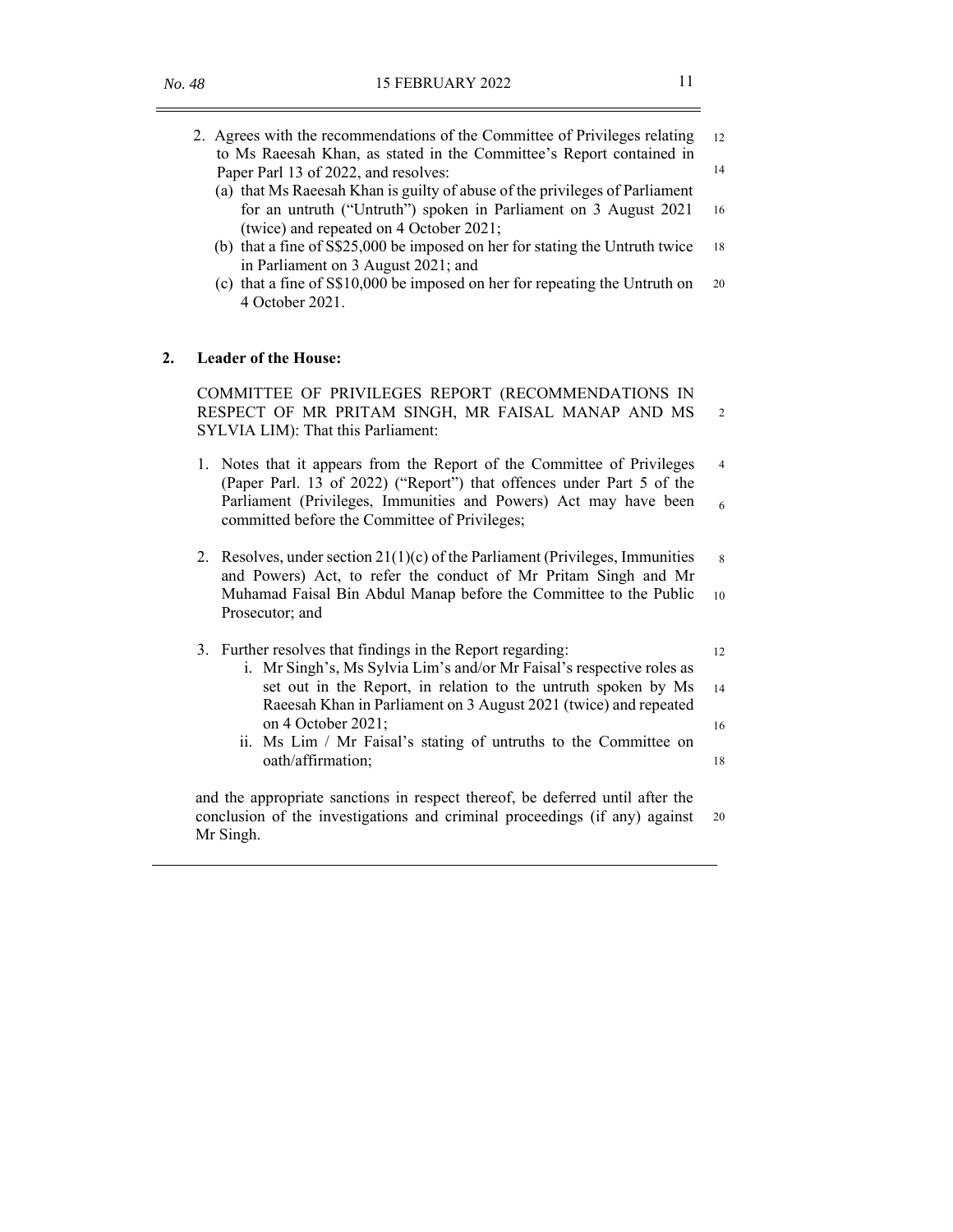## **MEMORANDUM**

Matter proposed to be raised on the Motion for the Adjournment  $(SO 2(8)(b))$ .

Mr Louis Ng Kok Kwang (Nee Soon) : A Fairer and More Inclusive Singapore for Low-wage Migrant Workers.

#### **QUESTIONS FOR WRITTEN ANSWER**

- **1. Mr Christopher de Souza:** To ask the Prime Minister what is the multipronged approach taken by MAS and the Singapore Police Force alongside telcos and banks to combat phishing scams.
- **2. Assoc Prof Jamus Jerome Lim:** To ask the Prime Minister (a) in the past year, what is the percentage of unauthorised transactions made on credit cards; (b) what is the percentage of recovery of the sums involved in the unauthorised transactions; and (c) whether additional safeguards, beyond one-time passwords, will be required for implementation by local financial institutions for credit card transactions such as mandatory notification for anomalous transactions identified via computer algorithms.
- **3. Mr Yip Hon Weng:** To ask the Prime Minister in light of the data breach where vendors for Mindef and the SAF have been hit by malware (a) how do Ministries ensure vendors stay abreast with the increasingly sophisticated cyber threats; (b) how regularly are audits conducted to ensure vendors maintain best practices; and (c) where data leaks occur more than once with a particular vendor, whether there will be stronger follow-up action.
- **4. Ms Foo Mee Har:** To ask the Prime Minister (a) what are the goals and priorities set under the Research, Innovation and Enterprise 2025 Plan (RIE2025); and (b) how investment in R&D is expected to translate to commercial applications to benefit Singapore companies and workers.
- **5. Mr Don Wee:** To ask the Prime Minister whether MAS has any plans to regulate activities in relation to non-fungible tokens.
- **6. Ms He Ting Ru:** To ask the Prime Minister (a) in the last five years, how many applications have been received annually from individuals for all the various schemes under the Financial Sector Development Fund (FSDF); (b) how many of these applications are successful; (c) of the successful applications, how many are (i) Singapore citizens and (ii) permanent residents respectively; and (d) what is the total amount paid out under these schemes.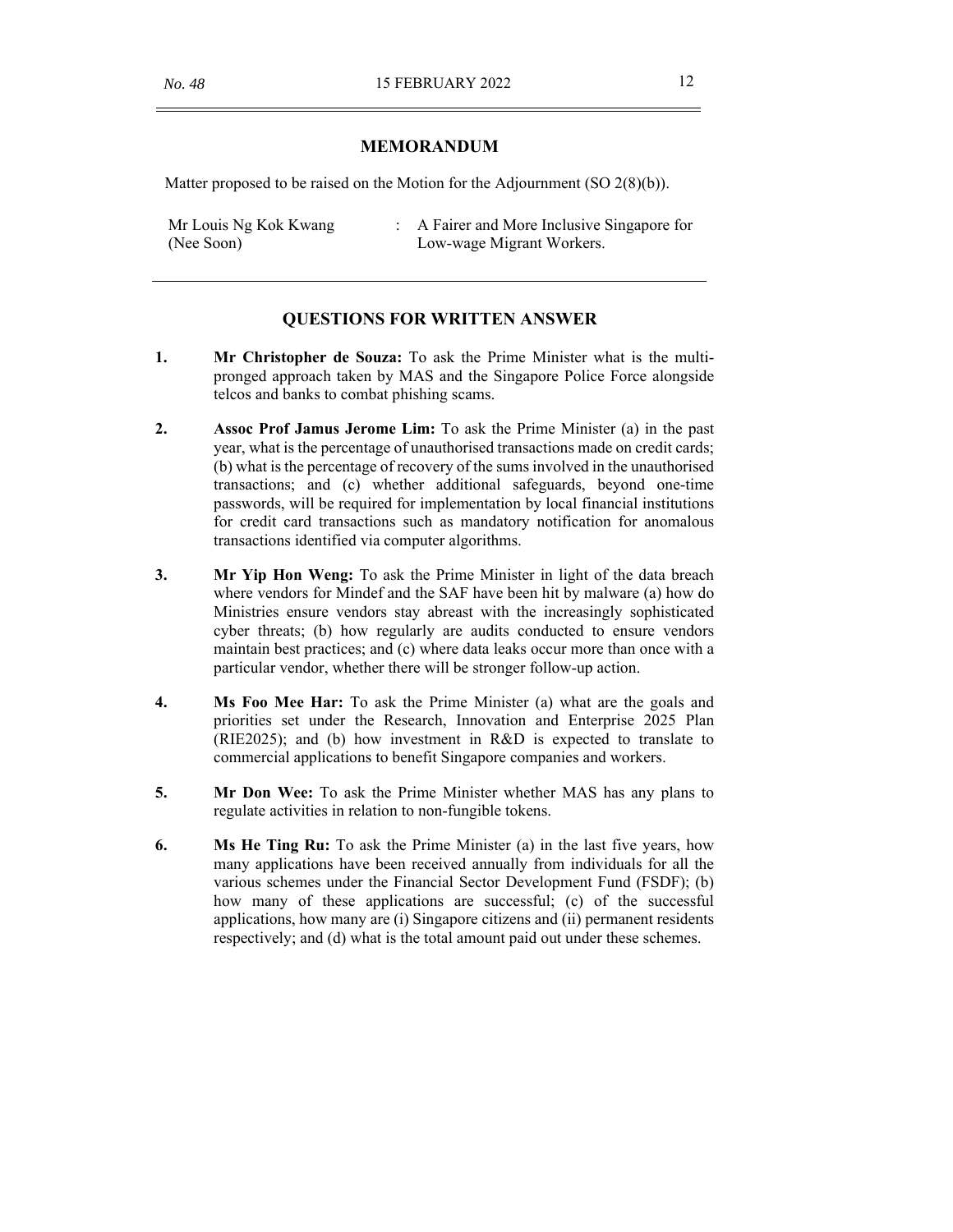- **7. Mr Yip Hon Weng:** To ask the Prime Minister since public service employees started working from home (a) whether there are any cases of data lapses or an increased risk of it and, if so, how are they dealt with; and (b) how are cyber security practices and audits being revised to adapt to the new hybrid work format.
- **8. Ms Joan Pereira:** To ask the Minister for Home Affairs (a) in the past three years, what is the number of fires in condominiums caused by discarded cigarette butts; and (b) whether the Ministry will consider working with NEA and the condominiums' MCSTs to install surveillance cameras to catch offenders.
- **9. Mr Murali Pillai:** To ask the Minister for Home Affairs what steps are taken to ensure that the Anti-Scam Division of the Commercial Affairs Department is sufficiently resourced to deal with the scourge of scams.
- **10. Mr Gerald Giam Yean Song:** To ask the Minister for Home Affairs in each year from 2012 to 2021 (a) how many individuals have approached the Ministry, Singapore Prisons Service or Yellow Ribbon Singapore for assistance because they were involved with financial crimes, and were deemed a credit risk and therefore unable to open bank accounts; and (b) how many accounts were successfully opened following the Ministry's intervention.
- **11. Mr Saktiandi Supaat:** To ask the Minister for Home Affairs (a) whether there has been an increase in the number of reports and enforcement actions against road rage and aggressive behaviour involving motor vehicles in the past three years, given the proliferation of dashboard evidence published online by the public; and (b) whether the Government is considering stronger measures to combat dangerous and anti-social driving behaviour.
- **12. Dr Tan Wu Meng:** To ask the Minister for Law from 2019 to 2021 annually (a) how many family law cases involved litigants-in-person (LIPs), broken down by gender and education level; (b) what proportion of these LIPs had previously attempted to seek legal aid; (c) what reasons have been ascertained for these individuals appearing as LIPs; and (d) whether the Ministry studies such cases to ensure that justice continues to be accessible regardless of an individual's personal circumstances.
- **13. Mr Chua Kheng Wee Louis:** To ask the Minister for Trade and Industry in the last five years, what is the annual breakdown of the annual principal statistics of manufacturing by capital structure, particularly (i) wholly local ownership (ii) more than half local ownership (iii) less than half local ownership and (iv) wholly foreign ownership.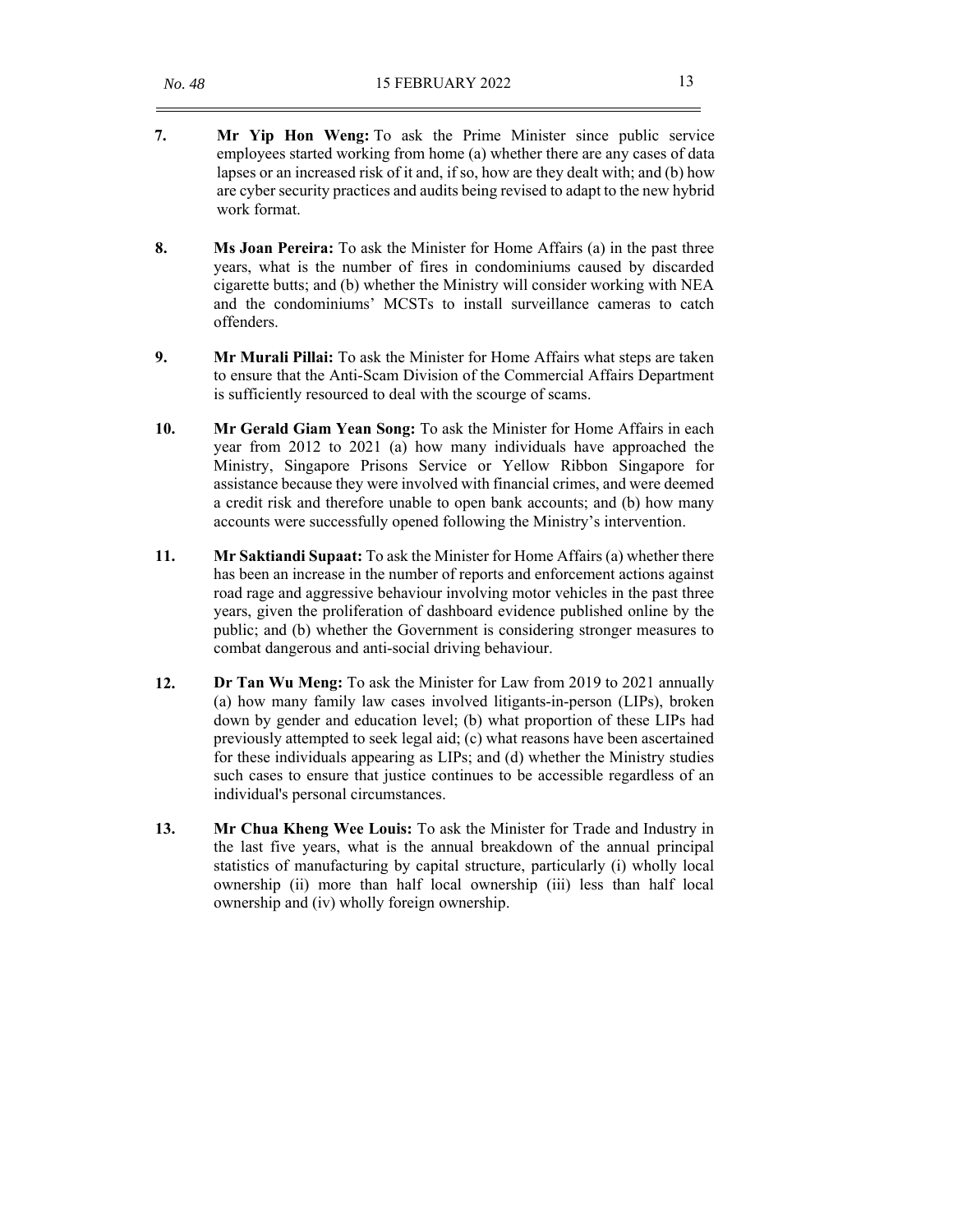- **14. Mr Leon Perera:** To ask the Minister for Transport (a) what is the impact of the carbon tax on pump prices for petrol and diesel; (b) whether the Ministry has studied the impact of increasing petrol duties on miles driven and traffic by each type of vehicle in Singapore; and (c) if so, what are the results of these studies.
- **15. Assoc Prof Jamus Jerome Lim:** To ask the Minister for Sustainability and the Environment with the implementation of the new regulation on selfclearing of plates and utensils in hawker centres and food courts (a) whether there is an estimate on potentially displaced workers as a result; and (b) whether there are plans for assisting the transition of such workers.
- **16. Mr Gerald Giam Yean Song:** To ask the Minister for Sustainability and the Environment in the past three years what is the annual percentage of (i) recyclable waste processed at materials recovery facilities but not exported that are ultimately treated as general waste and (ii) recyclable waste reused as materials for new products.
- **17. Mr Don Wee:** To ask the Minister for Finance how has the Singapore Accountancy Commission driven and raised the standards of the accountancy sector since its inception in 2013.
- **18. Mr Louis Ng Kok Kwang:** To ask the Minister for Social and Family Development for the past two years (a) how many and what percentage of Social Service Agencies (SSA) faced shortfalls in staff members; and (b) what were the average and median number of staff members in the shortfall faced by each SSA.
- **19. Mr Saktiandi Supaat:** To ask the Minister for Social and Family Development (a) from 2019 to 2021, how does the take-up rate of Government-Paid Paternity Leave compare with the take-up rate of Government-Paid Maternity Leave; (b) what are the causes for the difference in the take-up rates, if any; and (c) whether the Government is considering taking additional steps to encourage co-parenting.
- **20. Mr Christopher de Souza:** To ask the Minister for Health whether he can provide an update on what has been done to monitor and prevent the illegal purchase of e-cigarettes and e-liquids, especially through messaging apps and social media.
- **21. Mr Christopher de Souza:** To ask the Minister for Health whether there have been any studies done among the youth on their views on vaping and their awareness of the harmful side effects of vaping such as lung injury, respiratory issues, nicotine addiction, and second-hand e-cigarette vapour, such that the survey could also have the added benefit of deterring vaping among the youth.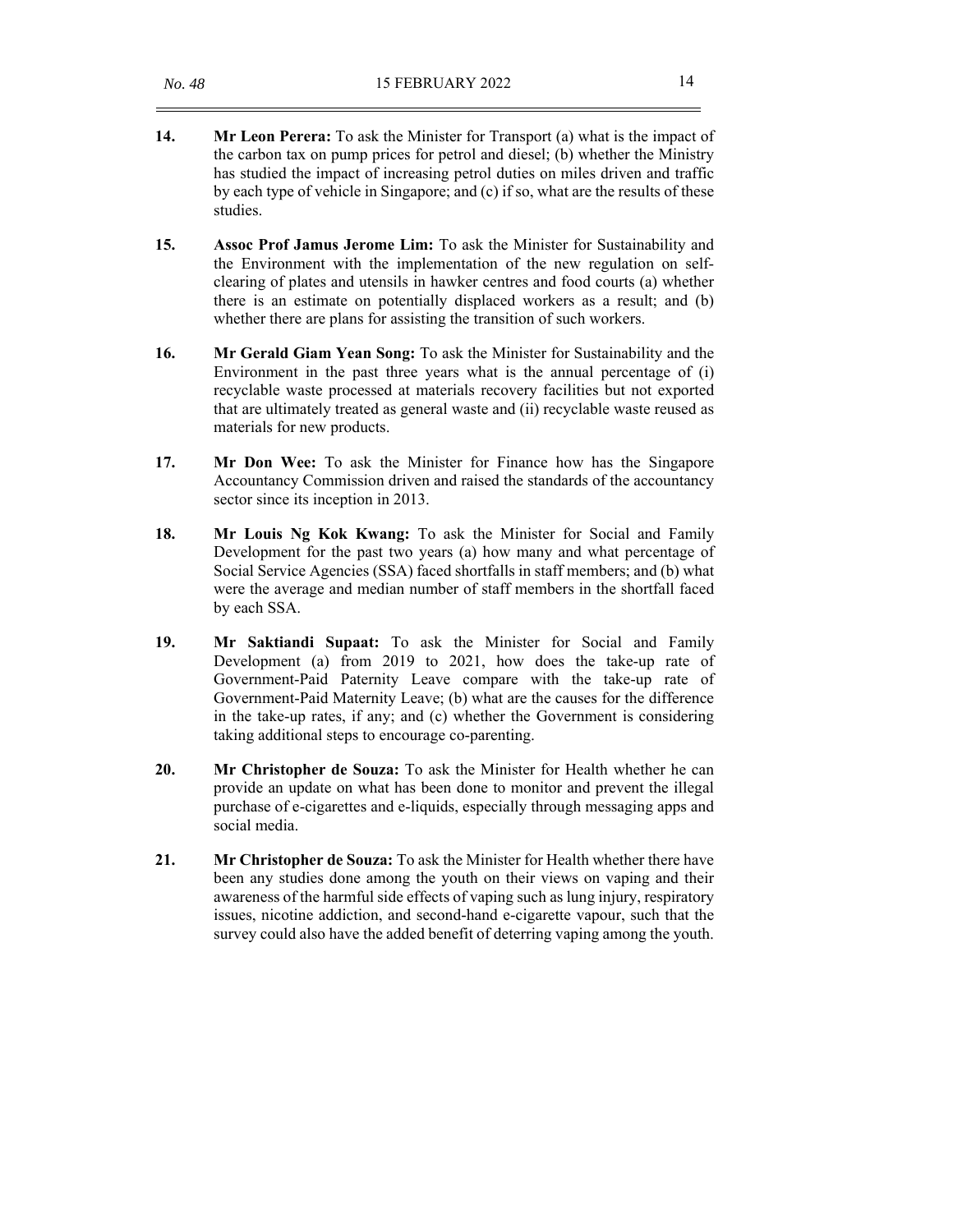- **22. Mr Melvin Yong Yik Chye:** To ask the Minister for Health (a) in the past 10 years, what are the most common congenital birth issues; (b) what is the average amount that parents spend on medical fees for their children in cases without maternity insurance; and (c) whether the Ministry has considered mandating insurers to extend maternity insurance to parents who have preexisting health conditions that will ordinarily disqualify them from such coverage.
- **23. Mr Melvin Yong Yik Chye:** To ask the Minister for Health in the past five years (a) what is the annual proportion of expectant mothers who took up maternity insurance policies; (b) what is the average number of claims made; and (c) what is the average percentage of women who have had their maternity insurance policies rejected due to pre-existing conditions.
- **24. Assoc Prof Jamus Jerome Lim:** To ask the Minister for Health what is the rationale behind the policy that two COVID-19-positive individuals, with different travel histories and discharge dates, can be roomed together.
- **25. Mr Murali Pillai:** To ask the Minister for Health (a) what is the progress of efforts to encourage eligible Singaporeans born in 1979 or earlier to take up CareShield Life since the start of the enrolment on 6 November 2021; (b) what steps have and will be taken to encourage eligible Singaporeans to apply for CareShield Life; and (c) what is the average processing time for ElderShield 400 policyholders born between 1970 and 1979 who have been auto-enrolled for CareShield Life as at 1 December 2021 and who are still awaiting formal induction into CareShield Life.
- **26. Dr Tan Wu Meng:** To ask the Minister for Health from 2018 to 2021 annually, broken down by gender (a) how many doctors were on structured traineeship programmes such as (i) Residency and (ii) Senior Residency; (b) how many became parents to a newborn child during traineeship; (c) what proportion of these doctors consumed their full entitlement of maternity leave or paternity leave respectively; and (d) of these doctors, how many (i) had traineeship extended by a year or more and (ii) resigned from traineeship before completion.
- **27. Mr Christopher de Souza:** To ask the Minister for Communications and Information how can artificial intelligence and technology be harnessed to combat cybercrimes in light of an increasing number of phishing scams.
- **28. Mr Leon Perera:** To ask the Minister for Communications and Information whether the Ministry can consider making the database of objectionable publications under the Undesirable Publications Act publicly available for reference.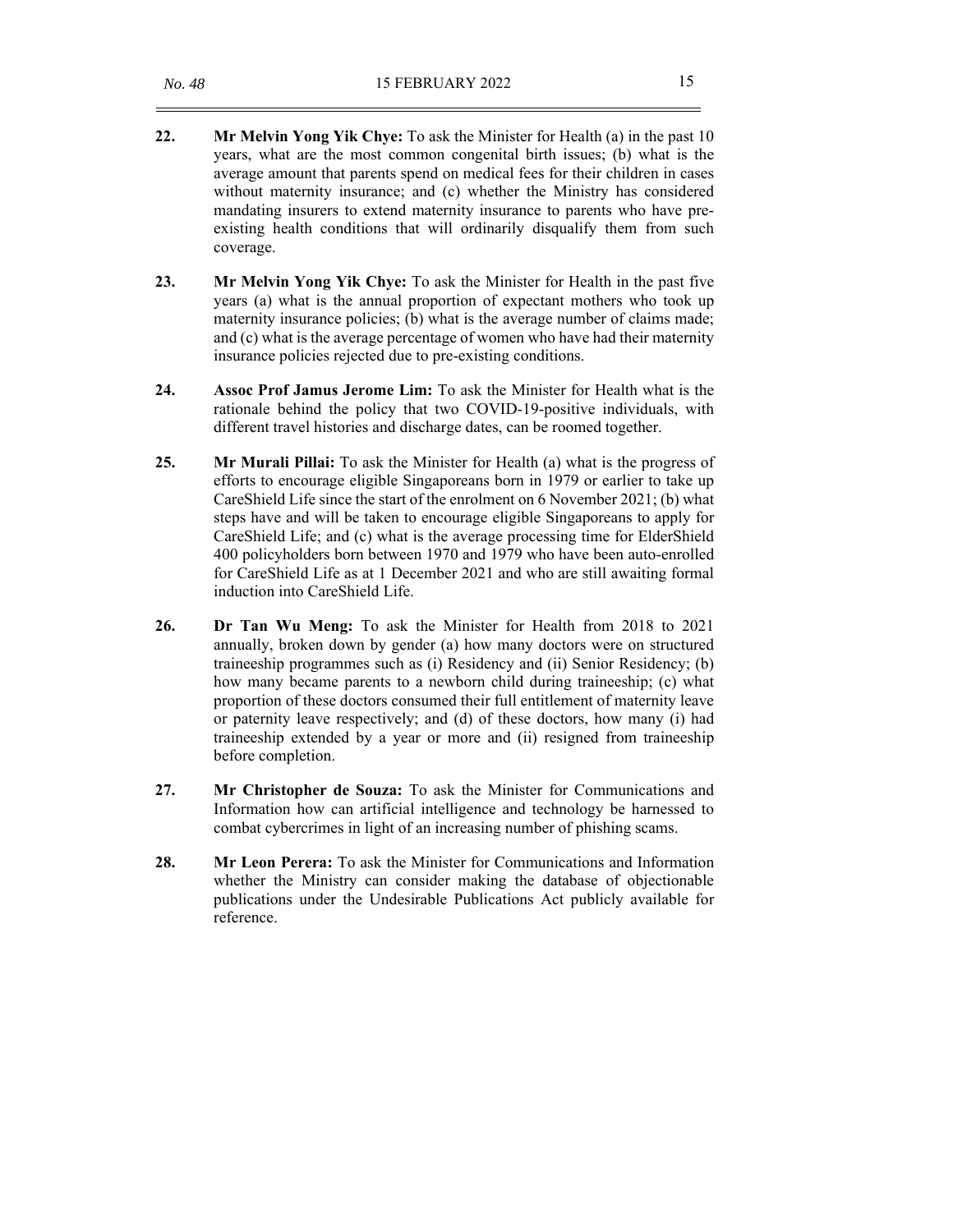- **29. Mr Christopher de Souza:** To ask the Minister for National Development whether more green access points can be built to make the Green Rail Corridor and Clementi Forest in Ulu Pandan more accessible for residents.
- **30. Mr Louis Ng Kok Kwang:** To ask the Minister for National Development (a) whether the Ministry will conduct a review of the sentencing framework for (i) animal cruelty and abuse and (ii) wildlife trafficking and possession cases; (b) if so, what is the timeline for such review; and (c) if not, why not.
- **31. Ms Joan Pereira:** To ask the Minister for National Development in light of the social distancing measures implemented at HDB Hub and HDB Branch Offices, whether the Ministry will consider allowing owners, sellers and tenants who are not literate to be accompanied by a literate family member to perform their HDB transactions.
- **32. Mr Zhulkarnain Abdul Rahim:** To ask the Minister for Culture, Community and Youth whether he can provide an update on (i) the review of the Community Dispute Management Framework by the inter-agency committee and (ii) mediation being made compulsory prior to filing of Community Disputes Resolution Tribunal (CDRT) cases to manage and resolve disputes between neighbours.
- **33. Assoc Prof Jamus Jerome Lim:** To ask the Minister for Culture, Community and Youth (a) what are the guidelines and protocols on protecting the personal data of individuals that are collected, used, and disclosed by public agencies, in particular the People's Association, to grassroots advisers (GRAs) and their associated volunteers; (b) what safeguards are in place when the personal data involved relates to children; and (c) in the event of a data breach, what recourse and resources are available to assist affected GRAs and volunteers in rectifying the breach.
- **34. Mr Chua Kheng Wee Louis:** To ask the Minister for Manpower for investments made by CPF members under the CPF Investment Scheme (CPFIS) (a) what is the current breakdown of invested amounts by investment products; and (b) what is the current cumulative investment performance for CPFIS-OA investors by investment products.